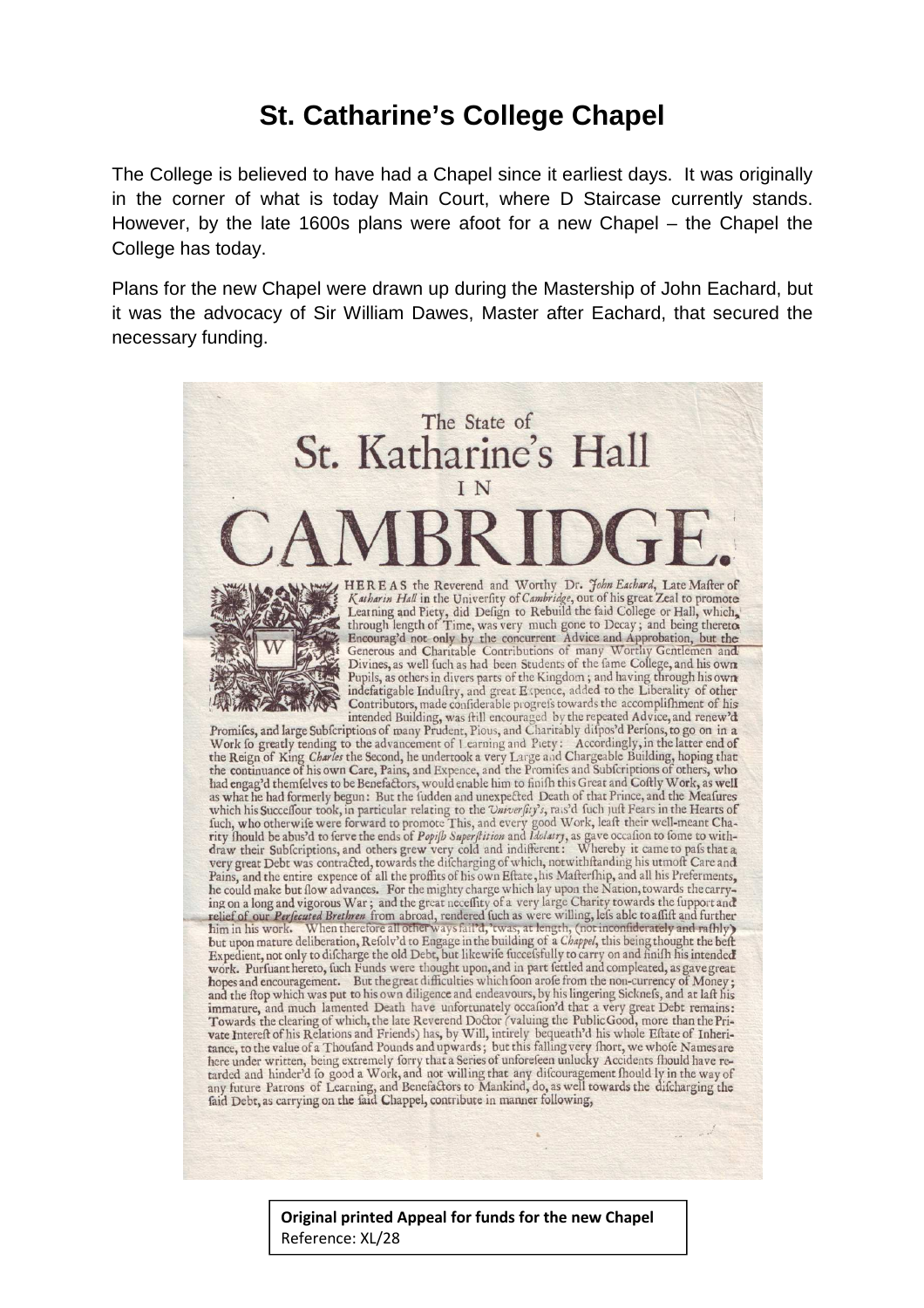that I remain de l'Iothe? 2: 0: lege on this acc !!  $\overline{O}$ : or printing 100 of  $00:$ mains due to  $08:$ ollege.  $.01$ 

**Extract from the College Order Book for the 'printing 100 of College cases – 12s [shillings]'** Reference: XL/33, p. 263

Forma Consecrationis Capella in Primo die Septembris, A. D. 1704; Hora non à matutina Reverenders Yoiseopus Eliensis, Pontificalibed indutus in Exteriore Capilla parte pullicers suis et capative Suis induced ad hune modum alloquebatur. I am come hither at your re-<br>quest, pray, what is it you now desire I am come buther at your se-Tum Magister Collegii, profata possigit, cui Fitules, The humble Petition of the Master and Vellows of The College or Hall of It Ratherine the Virgin, in the Uni versity of Cambridge. To the Right Reverend Futher in god, Symon Lord. Bishop of Ely for the Consecration of nomine, clara voce perlegibit in has verba.

**Extract from the form of consecration of the Chapel** Reference: C/7/14

The Chapel is a continuation of the west parts of the Main Court and appears to have been designed by Robert Grumbold, a mason and architect, baptised in Raunds in Northamptonshire in 1639. In the course of his long career, spanning the later seventeenth and early eighteenth centuries, he was involved in many of the collegiate building projects, including those at Clare College and Trinity College.

The Chapel was consecrated by Simon Patrick, Bishop of Ely, on the  $1<sup>st</sup>$  September 1704 and the sermon at the service was preached by John Leng, Fellow of the College (1688) and later Bishop of Norwich. Leng's sermon was published by the University Press later the same year.